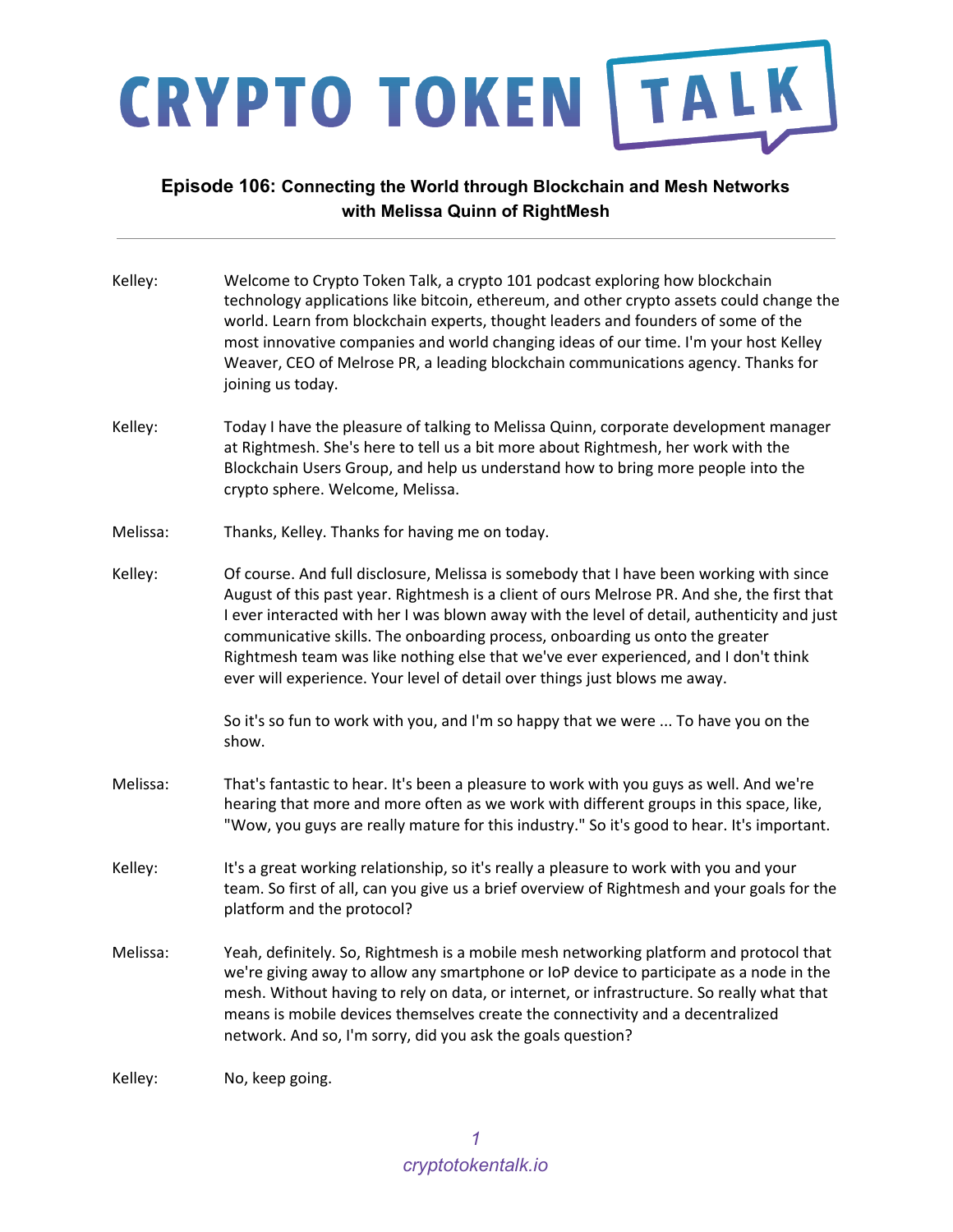| Melissa: | Okay.                                                                                                                                                                                                                                                                                                                                                                                                                                  |
|----------|----------------------------------------------------------------------------------------------------------------------------------------------------------------------------------------------------------------------------------------------------------------------------------------------------------------------------------------------------------------------------------------------------------------------------------------|
| Kelley:  | I want you to explain more about what mesh is, because the audience may not be<br>familiar with mesh in general.                                                                                                                                                                                                                                                                                                                       |
| Melissa: | So this is the problem with getting the questions ahead of time. I'm just kind of looking<br>at the questions and going through them. Feel free to cut me off.                                                                                                                                                                                                                                                                         |
| Kelley:  | So should we clap and redo that?                                                                                                                                                                                                                                                                                                                                                                                                       |
| Melissa: | Yeah. Let's do that. Because that first question does say, "And your goals." So I'll go into<br>a little bit of our "why."                                                                                                                                                                                                                                                                                                             |
| Kelley:  | Okay. Wait, where are you looking. "First can you give us a brief overview  And your<br>goals." Yeah, yeah. Okay. Okay.                                                                                                                                                                                                                                                                                                                |
| Melissa: | Okay.                                                                                                                                                                                                                                                                                                                                                                                                                                  |
| Kelley:  | We'll restart.                                                                                                                                                                                                                                                                                                                                                                                                                         |
| Melissa: | Perfect.                                                                                                                                                                                                                                                                                                                                                                                                                               |
| Kelley:  | So, first of all, can you give us a brief overview of Rightmesh, and what your goals are for<br>the platform and the protocol?                                                                                                                                                                                                                                                                                                         |
| Melissa: | Yeah. Definitely. So Rightmesh is a mobile mesh networking platform and protocol that<br>we're giving away to allow any smartphone or IOT device to participate as a node in the<br>mesh, without having to rely on data, internet connectivity, or other infrastructure. So<br>what that means is that the mobile devices themselves, in a peer-to-peer way, create<br>that connectivity and a decentralized network.                 |
|          | Our "why" really comes back to wanting to connect the next billion and empower<br>people with the same social and economic benefit that, say, I get to experience having<br>connectivity at my fingertips. For us that really came out of a pain point that we<br>experienced with our team that we work with in Bangladesh. We started looking into<br>mesh networks a couple years ago because they came to us with a solution.      |
|          | They, every time we had to have a call with their team they would actually have to shut<br>down kind of working so that we could have a Skype call between our two offices<br>between Canada and Bangladesh, because the bandwidth was just oversaturated. And<br>so they came up with this peer-to-peer solution so that they could still share files and<br>devices and chat with each other without having to rely on the internet. |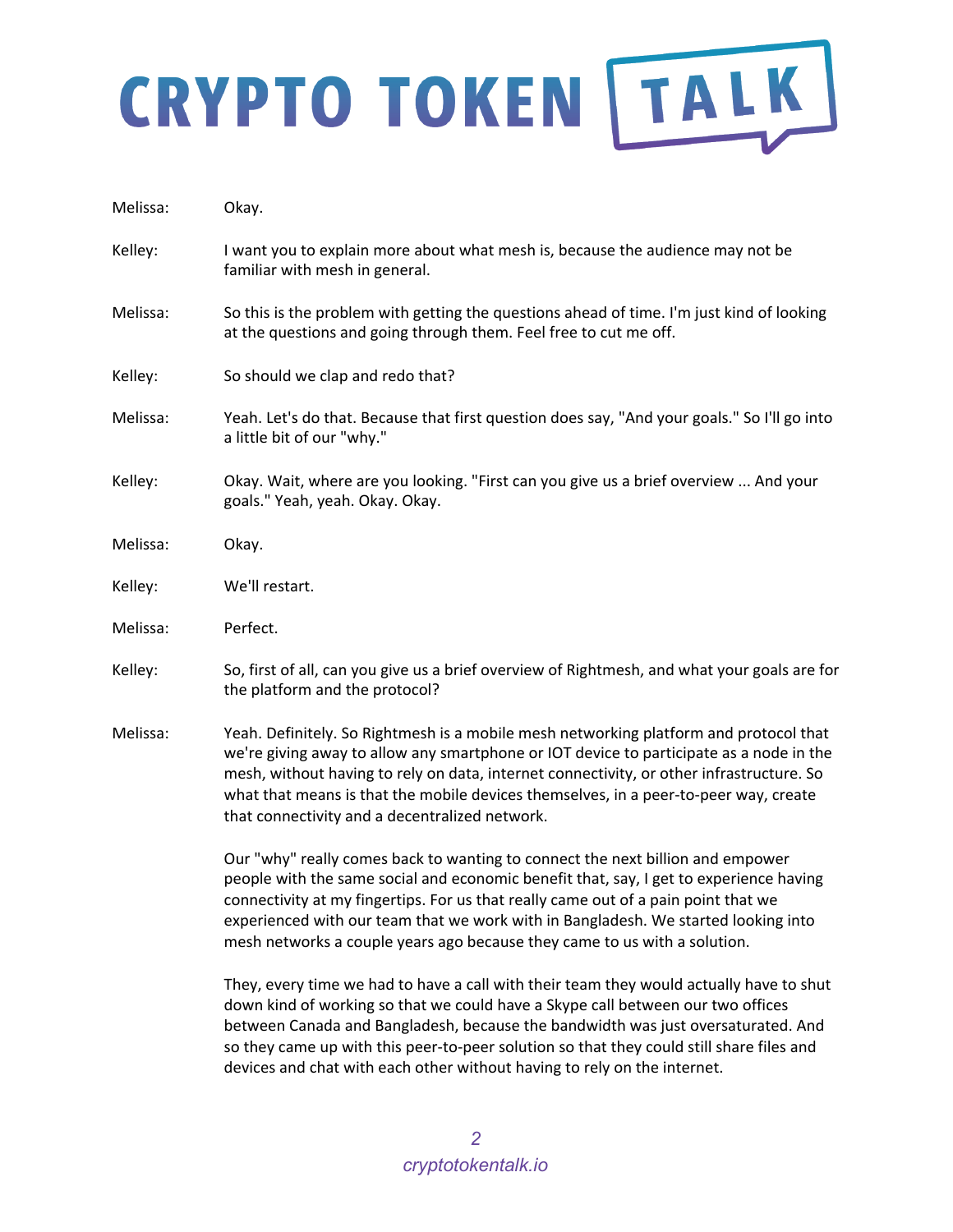And we said, "Guys, this is incredible, the amount of possibilities with this is huge." And so we started to take that initial prototype and turn that into a more sophisticated platform that it is today after doing a lot of market research on the use cases and the potential for that. And that's really led us to what Rightmesh is today.

And it's about connecting those people in a more meaningful way.

- Kelley: So can you walk ... Because the listener may not be familiar with mesh networks in general. Does this mean that I, right now I'm sitting in New York, and you're sitting in Vancouver. Could we connect our phones? Or does it have to be ... Can you explain sort of how mesh works?
- Melissa: So mesh networking is truly peer-to-peer and device-to-device. So what that means is you in your office in New York could be connecting to the person next to you from phone to phone. So right now if you sent her a message using the internet it would go your phone, wifi router, internet, wifi router, her phone. And there's a whole bunch of stuff in between, a whole bunch of people lurking that don't necessarily need to be lurking in your conversation.

Whereas if you were to use a mobile mesh networking application, it would go directly from your phone to her phone. And so what we've been able to do actually is create ... If you were to have various nodes within that mesh network in your New York office, and one person was connected to the internet, people could share a message and it could hop through those different people, but then go through the internet over to me.

So you don't necessarily need to know that it might be hopping through various people in different nodes to get to that internet connectivity. But at the end of the day, you just see that your message has been connected from your mesh network locally to my mesh network locally here. And I could, as well, pass that around in my office in a peer-to-peer way.

- Kelley: Right, and just for the listener, what you mean by nodes is a phone that is connected to the mesh, correct? So, a peer that has a mesh enabled app, and we're sharing from each other, so then she would become a node. Her mobile device, rather.
- Melissa: Yes, exactly. So, yeah, and could be any device. Because Rightmesh is a software based solution, it can be any device that runs that mesh common core on it. So it can be a phone, a computer, IoP devices, various different things.

Using wifi, Bluetooth and wifi direct, it enables those people's devices to be connected. So then, any person with that common core does become a node in the network, like you said. And so when I say node I kind of mean person, I guess. Or device.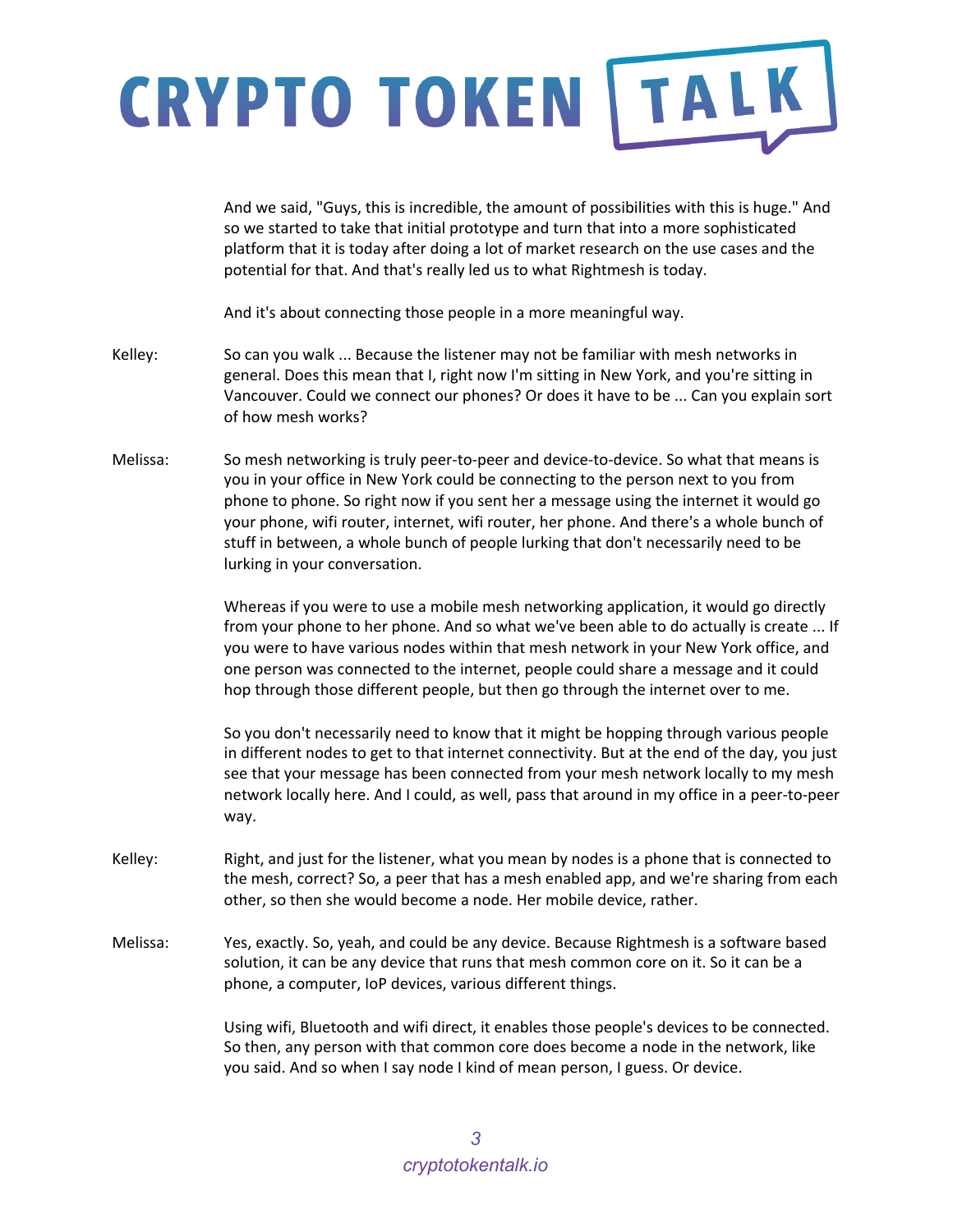And what that means as well is that every additional node within that network, or every additional person adds benefit to all the other people within that network, because it strengthens it and leaves more room for different paths to connect through.

- Kelley: Fantastic. That is very, very informative and helpful. And the listeners of the podcast may not be as familiar with blockchain technology in general. How are you utilizing blockchain in this system, and maybe take a step back. How do you explain blockchain in general for newcomers that are completely unfamiliar?
- Melissa: It's a challenge. I often start with something like, "So, have you heard of bitcoin?" Because most people have at this point. That starts a whole other conversation on its own, but from there I start to go into how blockchain is the amazing technology that is underlying to that bitcoin, and those cryptocurrencies. And this doesn't get enough mainstream attention.

What I've found works with people is talking about it as a record of transactions which are digitized and decentralized, and trying to avoid the jargon of ledgers, and immutability and all those things. Just really trying to convey that it's a digital record of transactions that is chronologically recorded and publicly available.

And so, how that works in Rightmesh, again, going back to our initial prototype, what we realized with that single mesh networking application that we had is that people weren't necessarily incentivized to share their internet connectivity or their data.

And so when we were doing our market research, people loved the application, but it wasn't scaling the way that we kind of thought it would. And we realized it was because people didn't have that incentive, like I said, to share that. And so at the same time we were doing some research on how to identify different users or nodes within that network. Because you couldn't be identified with a traditional IP address when there isn't any internet. And yet we still wanted to be able to test and analyze the strengths of mesh networks. And with that you need to be able to identify how many nodes are in a mesh and different things.

So without getting too into the technical jargon-

- Kelley: It is hard to stay out of the jargon. I agree. I mean, at first when I came into this space, and I'm sure you did too, my eyes glazed over, because I didn't understand half of the things that people were talking about. And I felt like it was an exclusive space. And then you try to make it so that it's really clear, and then I feel like you kind of come full circle where it's like, oh, it makes sense to use these big words sometimes.
- Melissa: It's true, you're like, oh, I'm doing it again. So, where the blockchain fits into there is users will, or nodes in the mesh network generate an Ethereum wallet id. And what that enables them to do is buy and sell their excess phone resources. So primarily right now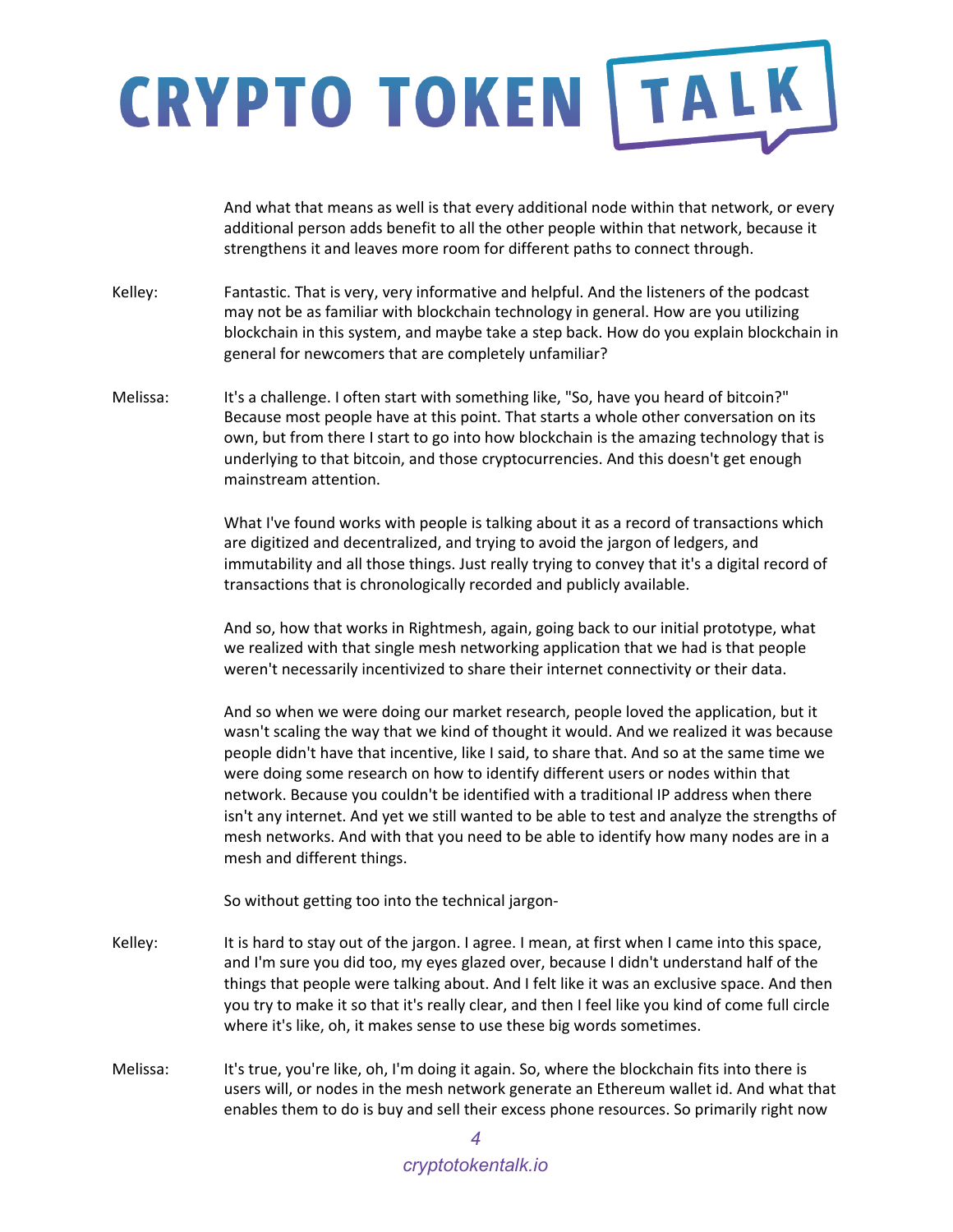that will be excess data and excess internet. And so that enables a user ... Say I want to ... Say I'm visiting you in New York but don't have a data plan that allows me to connect internationally. But you're in your office and have wifi.

I can then buy a megabyte of data off of you at whatever price you're willing to sell it at. And that blockchain and those transactions enable me to earn, or pay you with mesh tokens, and you to earn mesh tokens, and facilitate transactions through there, and I get the connectivity I need, and you're compensated for sharing that with me in that trustful way.

- Kelley: That makes sense. Makes sense. I wanted to tell the listeners, by the way, I'm in New York right now, but I'm based in Las Angeles. I'm here just traveling for work. And I know, Melissa, you are based in Vancouver, Canada. And you're the director of the Canada division of the Blockchain Users Group. Can you explain what is the Blockchain Users Group?
- Melissa: Yeah, definitely. It's a pretty new group. I think it started early last year or so, which really in crypto world that's decades old now. What they're really working on is enhancing the blockchain community and connecting people with ideas and resources, and making a stronger, stronger ties for the business success at the end of the day. And kind of my interesting in it was there's so many segregated parts within this blockchain community already in these early days, and everyone's got different meetup groups, or telegram groups, or WhatsApp groups that they go to.

And I really wanted to be part of something that was bringing all those pieces together, and really just helping people to learn and grow as a person, as well as within their career or within their company. And so the Blockchain Users Group is really just trying to do that, and support people in different ways, rather than trying to go and reinvent the wheel and do different things in terms of creating resources or different things like that.

We're really just trying to get on the ground, and support meetups, and support events. And bring people together, and create a stronger blockchain community globally, really.

- Kelley: Towards the end there [inaudible 00:17:15] ... I think if you just repeat that last sentence then we can probably cut it back in.
- Melissa: Okay, did I cut up? Because you just cut up there for a second.
- Kelley: Your phone just cut out.
- Melissa: Okay. I'll start that one over?
- Kelley: No, don't start from the beginning. We can maybe make it work, but if you want to just repeat kind of the last bit about-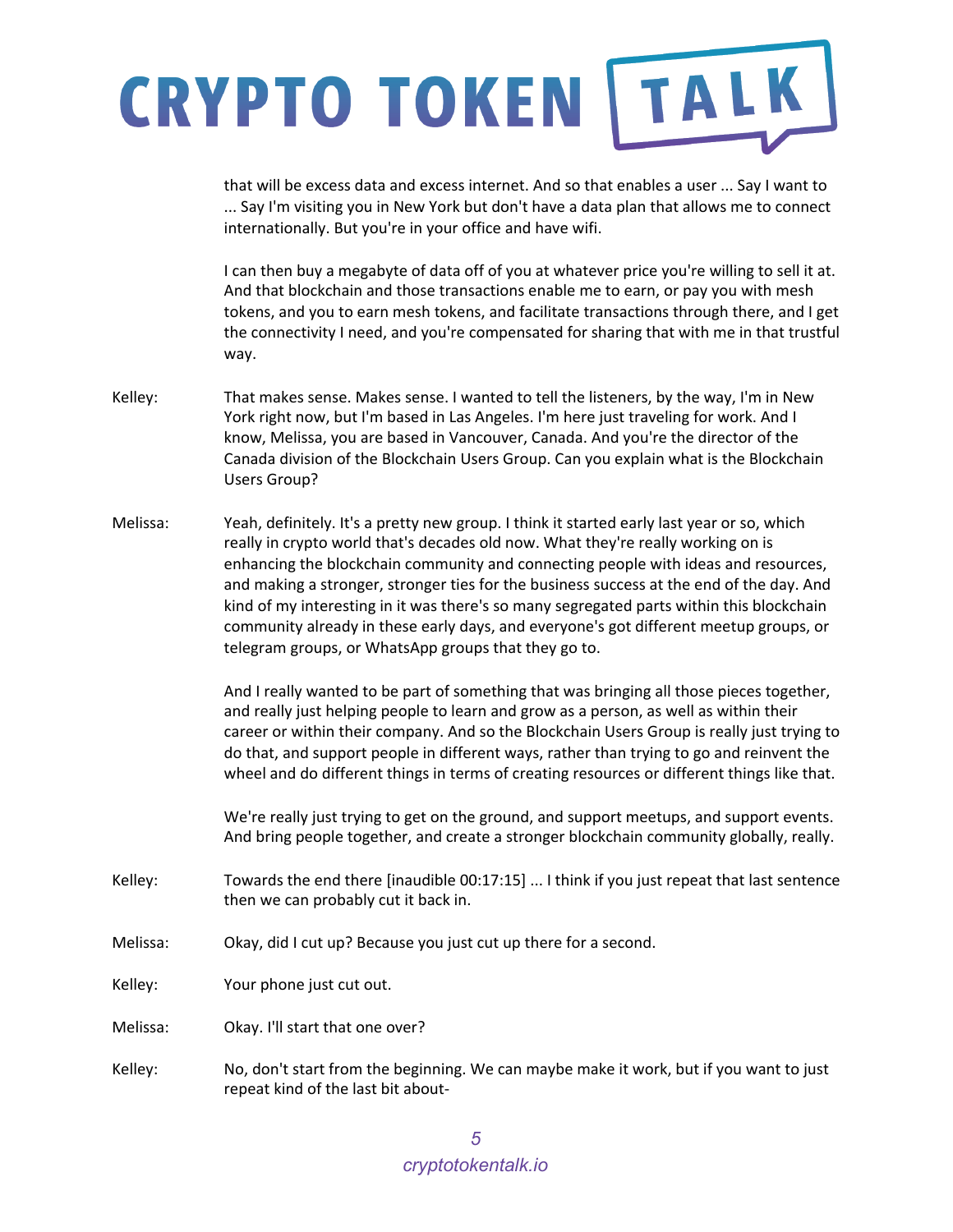| Melissa: | Creating a stronger-                                                                                                                                                                                                                                                                                                                                                                                                                                                                                                                                                                                                                                     |
|----------|----------------------------------------------------------------------------------------------------------------------------------------------------------------------------------------------------------------------------------------------------------------------------------------------------------------------------------------------------------------------------------------------------------------------------------------------------------------------------------------------------------------------------------------------------------------------------------------------------------------------------------------------------------|
| Kelley:  | Yes, exactly.                                                                                                                                                                                                                                                                                                                                                                                                                                                                                                                                                                                                                                            |
| Melissa: | And so really the Blockchain Users Group is trying to bring all these pieces together to<br>create a stronger blockchain community around the globe.                                                                                                                                                                                                                                                                                                                                                                                                                                                                                                     |
| Kelley:  | Fantastic. And this is for people who are already interested in blockchain, correct? Or<br>working in blockchain? Or is this for those looking to enter?                                                                                                                                                                                                                                                                                                                                                                                                                                                                                                 |
| Melissa: | I think it's more those looking to enter. What I envision is breaking down the barriers so<br>that it's not so intimidating, really. A lot of the different meetups that we have gone to,<br>or have attended, it starts with blockchain 101, and bitcoin 101, and various things like<br>that. But really we want to make it so that there's a community of support and learning<br>around that so people can come in and see kind of business opportunities within<br>blockchain from that initial level rather than kind of people who have been in it since<br>2013 and really understand it, and understand the business opportunities around that. |
|          | Kind of opening it up. But there's definitely that beginner aspect.                                                                                                                                                                                                                                                                                                                                                                                                                                                                                                                                                                                      |
| Kelley:  | That's fantastic. That was gonna be one of my questions, was why do you think it's<br>important to educate and bring more people in? I think breaking down the barriers is<br>important. Because I think it is intimidating. It was intimidating for me when I first<br>entered. I don't know if you had the same experience.                                                                                                                                                                                                                                                                                                                            |
| Melissa: | Absolutely. And I think the one thing that's exciting is that it's such a nascent industry,<br>and there's so many opportunities. And if we can break down those barriers kind of now<br>while it is still in its early days, I think we can invite in so many more people, and get so<br>many diverse perspectives. Because as I've entered the industry anyways, you see a lot<br>of common characteristics.                                                                                                                                                                                                                                           |
|          | Be it libertarians, or different things like that. And the more we can bring people into<br>the industry I think the more we can continue to kind of create a diverse, decentralized<br>network, which is equally as important as just a decentralized network, I think.                                                                                                                                                                                                                                                                                                                                                                                 |
| Kelley:  | [inaudible 00:19:46] the world, and really helping, you know, countries that need it.<br>Obviously us as well, you know, first world nations. But really more so this is for people<br>who don't have connectivity, because the UN declared it, like, a basic human right. And I<br>feel like there's so many other great people within this industry that are also working<br>towards noble causes like that. And I love how everybody's kind of working together.                                                                                                                                                                                      |
| Melissa: | It's true. And there's a lot of blockchain for social impact groups. We actually just joined<br>the Consensus Coalition, which I'm really excited about. Because there's so many<br>admirable blockchain solutions out there. And the one thing that makes me really<br>6                                                                                                                                                                                                                                                                                                                                                                                |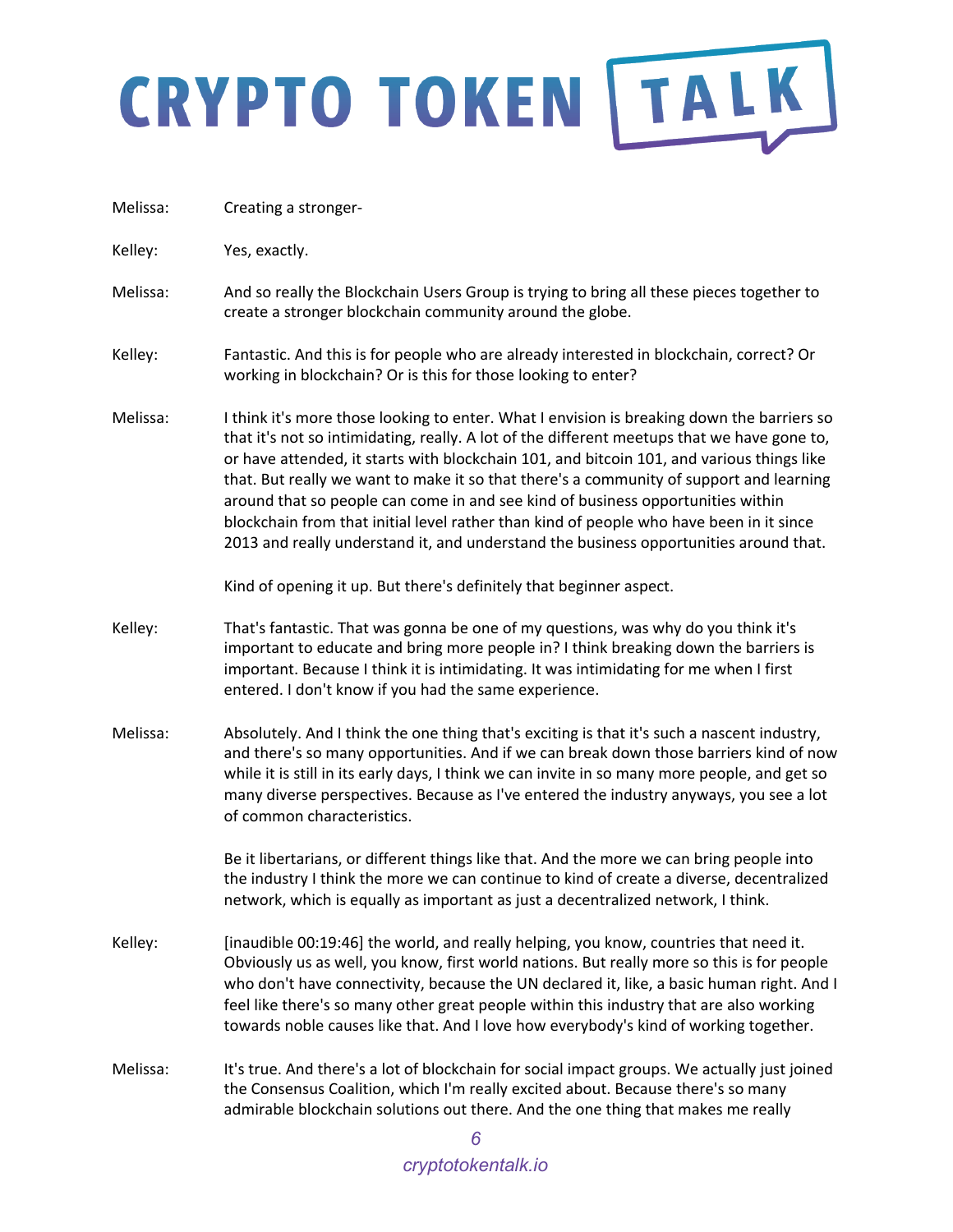excited and passionate about Rightmesh is that we can kind of extend that opportunity that much further, to those four billion people who currently lack internet connectivity. Because although there's these admirable solutions that claim to give people identity, and decrease the digital divide by providing financial inclusion and different things like that, the one thing that no one's talking about is that blockchain still relies on connectivity, and internet connectivity today. And when there's something like political unrest, or a natural disaster, and that connectivity potentially gets threatened, then what?

So if we can go in and support these admirable causes to go that much farther, and connect that next mile of people, I think we can really increase the benefit to a lot of people and make that social impact that much larger.

- Kelley: I totally agree. Can you also explain the example, because I like this example, because it relates to us today, of a a football stadium, or a major event? And how mesh networks could really change the game for things like that?
- Melissa: Yeah. It's true. A lot of people, we find it hard to relate, because we don't struggle with the same issues of connectivity as people do in emerging markets. And we say, "Well what do you mean? I've got data if I don't have internet, or if I'm not on the wifi." And people don't understand the differences of the three.

But the best example, every time we sponsor an event people are like, "Oh, great, can you actually do a mesh enabled conference application? Because the WiFi's been really bad in the past, and we don't know how to fix it."

Just because there's a finite spectrum, and when there's that many people, particularly nerds like us in the crypto industry who are always on their phone, or on the internet-

- Kelley: Connected to five devices. Each.
- Melissa: Exactly, not just one, but ... It becomes way too oversaturated. And so in a mesh enabled environment, we could allow a lot fewer people to actually be connected to the internet and just connect more horizontally, if that's a better visual, than always having to go up to the internet and back down.

So if there's, say, twenty people that pull down the internet and spread it amongst themselves, that's much more efficient than all 200 people having to go up to the internet and kind of clog up that bandwidth.

And from an energy efficiency perspective, it's actually much more positive as well. Because if you can connect ... Our team's actually doing a lot of research on this right now. But if you can connect directly, peer-to-peer, the amount of energy saved is actually a lot more than if you were to connect via 5G or 4G.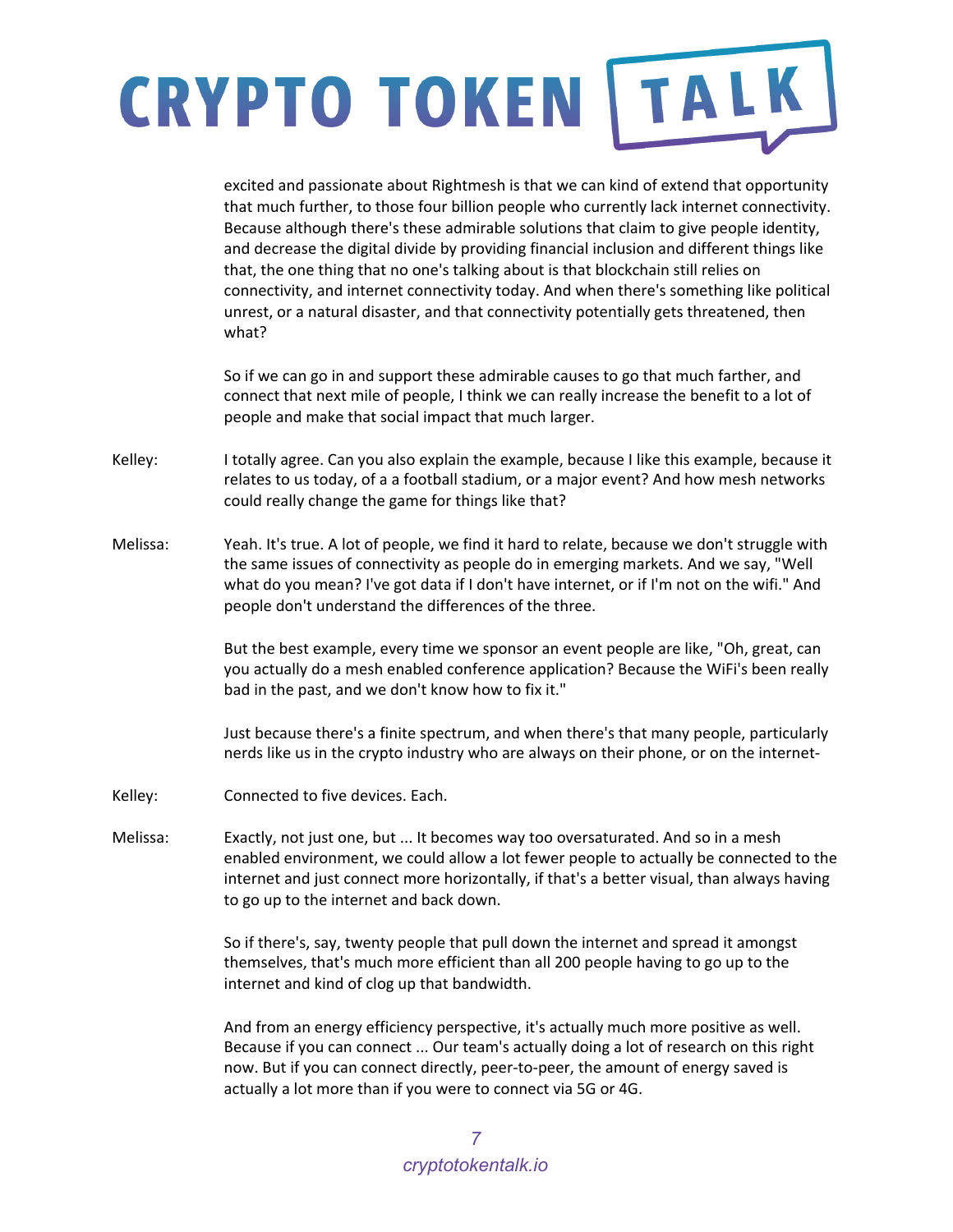There's different scales within that, but direct peer-to-peer communication is much more energy efficient, actually.

Kelley: That's amazing. And another example that I loved that you gave me early on is natural disasters. So if there's a hurricane in Puerto Rico, for example, you may be able to connect to your neighbor's device, and so on. Even if there's no connection to the main internet. And just let everybody know that you're okay.

> And I think ... Are you guys working on some safety feature or something that I heard about?

Melissa: Yeah, we actually just announced a new offline emergency application. And that stemmed from, we had a tsunami warning appear in D.C. after there was an earthquake in Alaska, I believe. And we thought, you know what? There's been all these cases of communication apps coming out after natural disasters. And we've been working on one kind of in stealth on the Rightmesh platform, because we know it's an excellent use case, and we thought why wait to bring it to the public?

> It really enables, like you said, a form of communication on that direct peer-to-peer way. And so people can ... Can I redo that?

- Kelley: Yeah, sure, but you're doing great.
- Melissa: I start to ramble, and then I notice that I'm rambling and cut myself off.
- Kelley: You're fine. We have plenty of time, so don't worry.
- Melissa: Okay, perfect. I'll start off with the emergency offline app again.

Kelley: Okay.

Melissa: Is that okay?

- Kelley: Yep.
- Melissa: Okay. So, we actually did just create a new application. It's an emergency offline communication app on the Rightmesh platform that's called Flare, and that really came out of an issue, we had an earthquake in Alaska, and there was a tsunami warning in B.C., and we always talk about creating these emergency applications. And we've been working on one in stealth for a while that will be open sourced so people can learn how to create mesh enabled applications, and we thought why not release it to the public?

It's time that these things happen. And really, for us, there's two benefits to it. One is people can connect directly, peer-to-peer if infrastructure does go down, in case of a

#### *8 cryptotokentalk.io*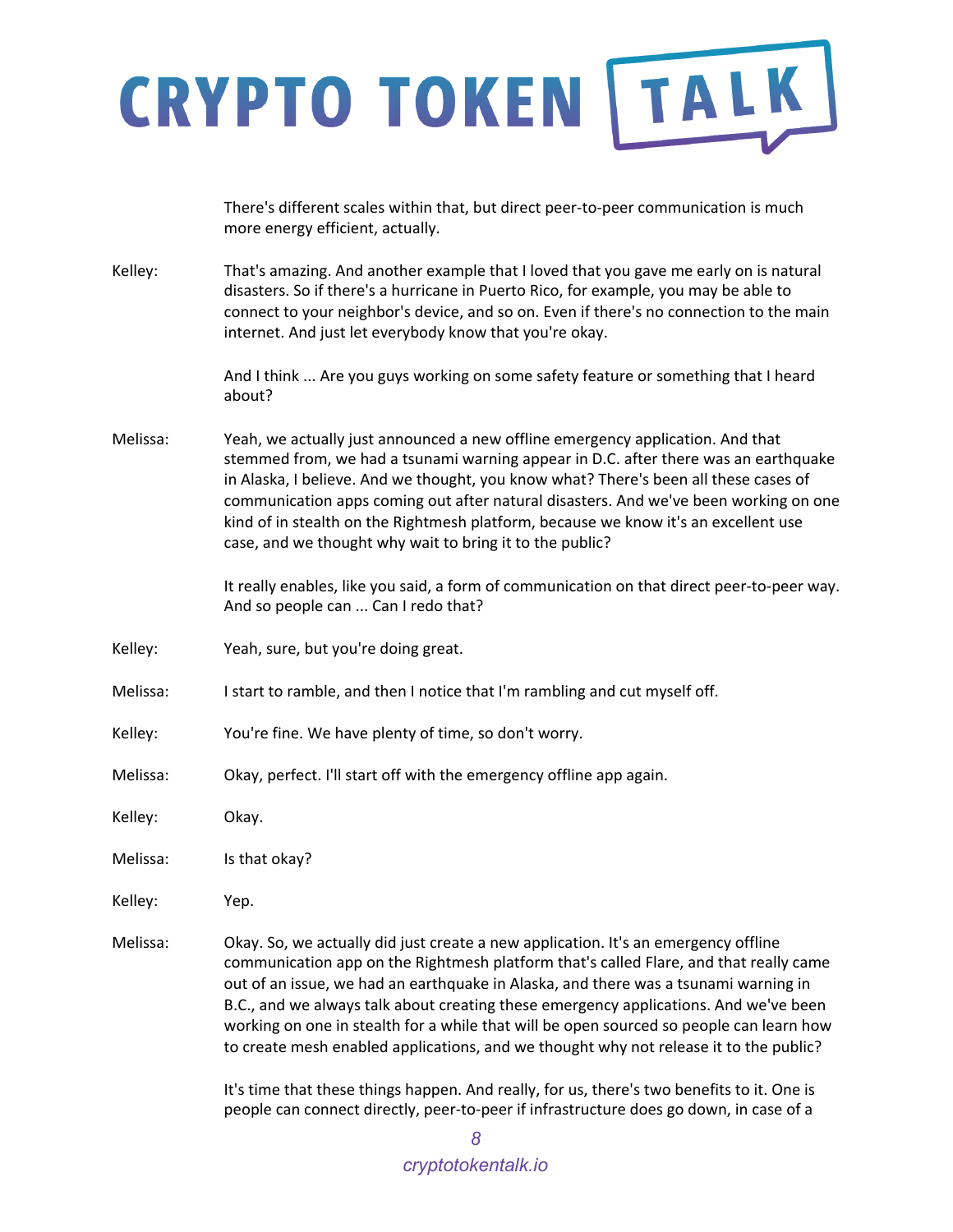natural disaster, which you see a lot in, say, Puerto Rico this past year. Like I said, if there was to be a tsunami here a lot of that infrastructure goes down and you have no way to connect to your family and let them know where you are, or if you're safe.

And the other benefit that we found is that because any phone that has a mesh enabled application on it is now a node in that mesh network, that application doesn't necessarily need to be running in order for that app, in order for that node, sorry, to be active in the mesh network. If you're a parent, you're gonna keep that application on your kid's phone. And they're not gonna take it off, because you want to know where they are if something does happen.

And so for us that's another node in the mesh network that can strengthen that localized area. And so if have an island like Puerto Rico, who everyone is concerned about another natural disaster, and everyone has this application on the phone, not only is it absolutely crucial when the infrastructure does go down and they can't connect, it also creates an entire mesh network on that island if multiple people had the device connected via mesh. So there's various aspects there, but it's exciting, and it's necessary I think.

- Kelley: It's totally necessary. I love when Facebook implemented the check in safe, but that's one, it's Facebook, very, very centralized, they're storing your data. But two, you may not have access to wifi. To connect to Facebook in the first place. So this is a real ground-up solution, when the infrastructure goes down, inevitably, it really could save lives, I think, if you're trapped somewhere, or ... I mean, there's all sorts of use cases that come to mind.
- Melissa: Absolutely. And you think of the case where someone checks in on Facebook, but someone a block away from them, maybe not having connectivity, can't check in. And that makes you worry even more, right? You're like, oh jeez, I know these two people are there. One person's okay, what about the other? They haven't responded.

It really just creates that anxiety, I think. Whereas even if they could connect to peer-to-peer and say, "Hey, I can't connect to the internet, or no one around me is able to connect. Can you let mom know at home I'm okay?" And you can connect that person locally in the mesh network to then hop off to the internet if necessary. Or worse comes to worst all just locally you know each other are okay.

Kelley: Totally. I want to bring it back a step in terms of bringing people into this industry. You and I have traveled all over the world together at this point, and been to a number of different conferences. And we've both noticed that this industry is largely male dominated at this point. It's like 90% men, or maybe even more than that, I think we would say.

> What do you think that we can do as a collective to help invite more women into this space, and encourage them that it's not scary, you know?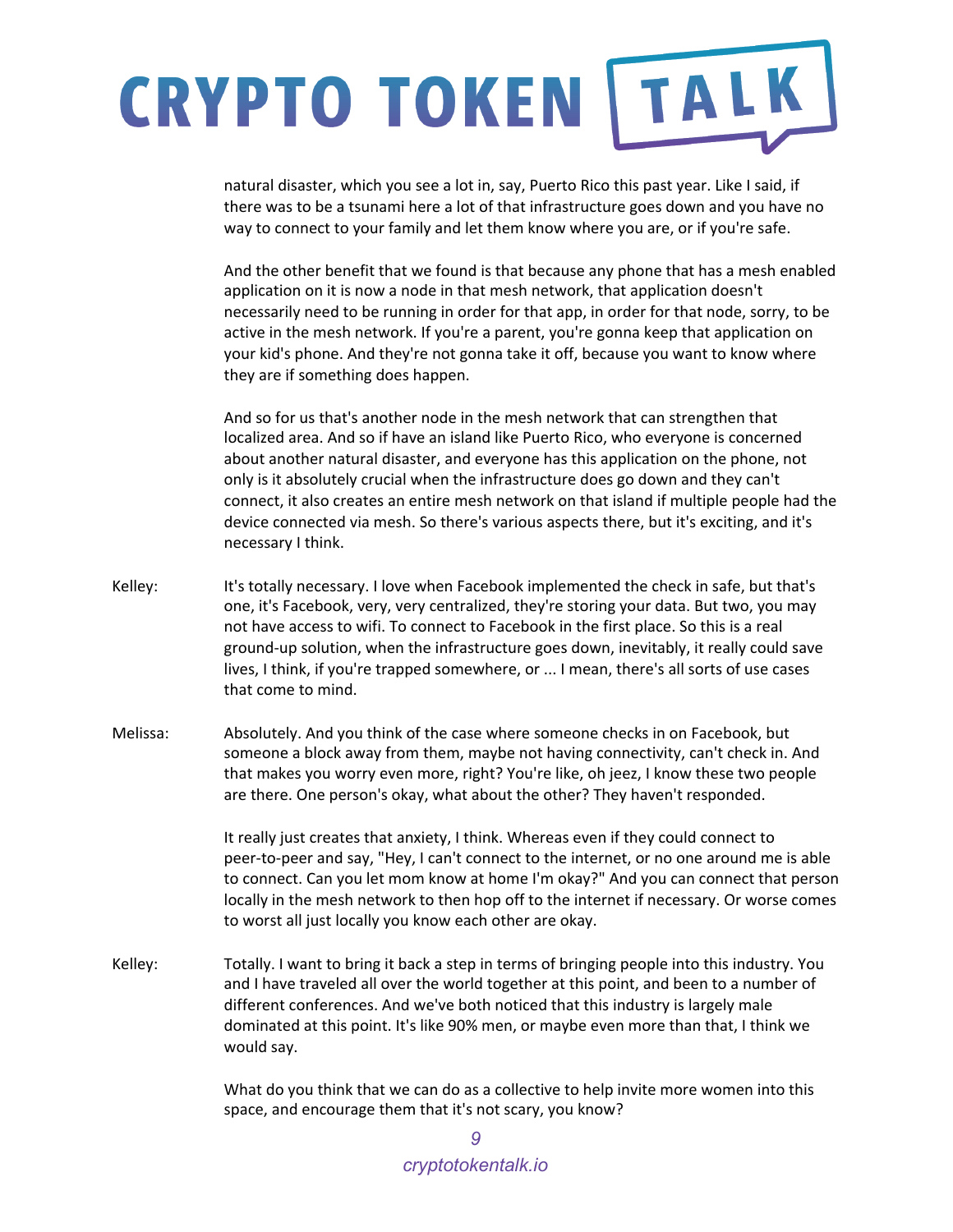Melissa: Yeah, I think there are a lot of groups out there working on this, and there's conferences that we've been to where they make an admirable effort to invite 50% and have equally as many attendees, and make sure they have balanced speakers, and panelists, and things like that. And I think that's a start, absolutely.

> I think there are various groups of women as well trying to empower other women, which I've seen, it's amazing. Whether it's Women in Blockchain Telegram Group, or Slack, or whatever the platform is. And they'll say, "Hey, I'm organizing this event, I really need some speakers." And they go to women first.

And supporting each other in that way. But I think as well what we need to see more of is women just stepping up. I think it's in our nature to not. And when you do see a room full of men, like you said, we've seen all around the world, and then you've got technical jargon, I come form a non-technical background-

- Kelley: Same.
- Melissa: So it wasn't easy to adapt to. So putting those things together, it is really intimidating. And I think we can encourage women in these early days to get involved. And because it is new, it kind of breaks down those gray haired benefits that other industries get, right?

Sorry, to elaborate, in my head that made sense. You get those benefits from experience, and age, and different things like that. And so to come into an industry where it's new to everyone, and you can learn as quickly as everyone else, there's a lot of opportunities for women to step up and say, yes, I've arrived. I know as much as you. It's new to everyone and it's changing every day. So let's be in this together, and I'm an active participant in this industry.

I think empowering each other to step up in that way and be active is important.

- Kelley: I totally agree. And I think women helping women is such an incredible phenomenon. And it's happening ... I feel it so strong these days. And it's just wonderful. There's so many opportunities. And everybody's really, it's a very friendly and welcoming environment.
- Melissa: It's true, and it's global, like you touched on. Around the world I feel like there's a big enough community that I can say, "Hey, I'm coming to London, is there any women here, or is there a meet up going?" Or different things. Not that it's all about women only, but knowing that you can go somewhere and feel like you have a network already and be supported is really helpful, I think.
- Kelley: I totally agree. And that's one of the things that's been so fun about working in this space. Especially right know when it's so new.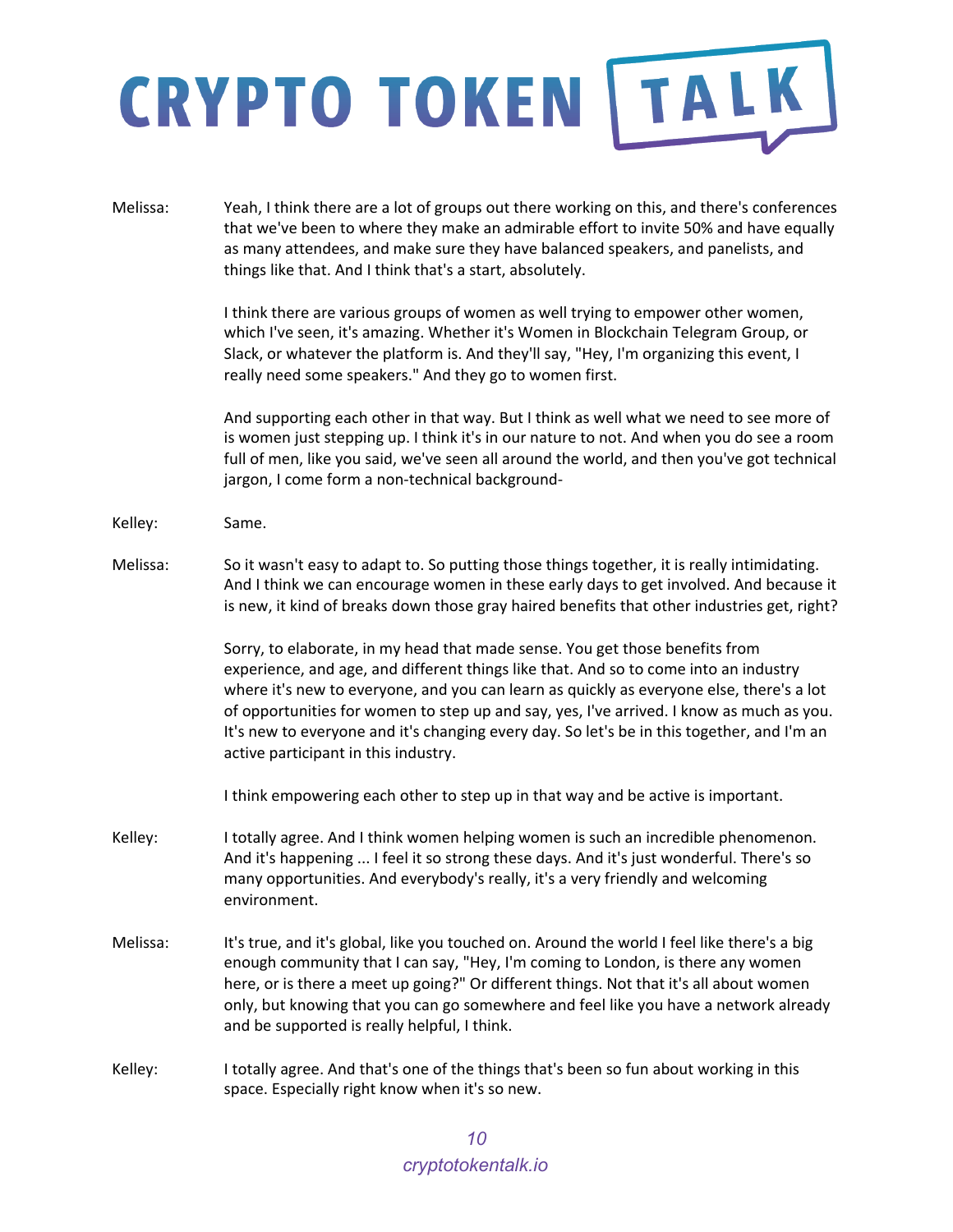#### Melissa: Absolutely.

- Kelley: Beyond all the amazing work that Rightmesh is doing to connect the world, what other projects have you seen, or what other ideas are you truly excited about? I know you touched on a couple earlier. But maybe you want to tell us about any that you've seen that piqued your interest?
- Melissa: Like I said, become part of the Blockchain for Social Impact Coalition [inaudible 00:31:23] consensus has been really exciting. Just seeing the different things that people are working on there, and knowing there's a community of support is amazing. But specifically, things that are going to decrease the digital divide I think really excite me. I touched on it a little bit. But being able to create applications that are maybe mesh enabled, and can extend that connectivity so people can increase their financial inclusion opportunities and maybe have an identity that's more meaningful than what they use today, and different things like that.

As well just anything, I think, that benefits from transparency and decentralization. Looking at the charitable industry, things that Bit Give is doing, stuff like that. I think that that can generate a whole new realm of trust. When you look at the new generation, and the amount of them that don't trust their banks, or trust centralized authorities, and shifting to being able to have something more decentralized and transparent I think can really disrupt industries in a whole new way where we can start to build trust in a different way. An absolutely different way, but just build trust again in systems, be it decentralized or not.

- Kelley: Yeah. Totally agree. So, those who are looking to get started in crypto, what do you usually recommend as the first steps, when, like, family and friends come to you and they say, "How do I get some bitcoin, or how do I get involved?" What do you usually tell people.
- Melissa: And we know that those conversations are happening everywhere now, whether it's your car rental person, the person next to you on an airplane, it's crazy. I always say start small. So start to do your reading and start to do some research, learning about some of the people who are reputable in this space, and not first and foremost talking about profit or making money.

Look at the people who emphasize their values and the underlying tech, and the excitement in the longterm about what this can do for the world at large, I think that's important. So people like Andreas Antonopoulos, different people like that who you know have a good intention.

Kelley: I know Andreas Antonopoulos has a great bunch of series of YouTube videos that are great to watch. We can put those in the notes. And then Naval Ravikant I think is his last name, he is very active on Twitter.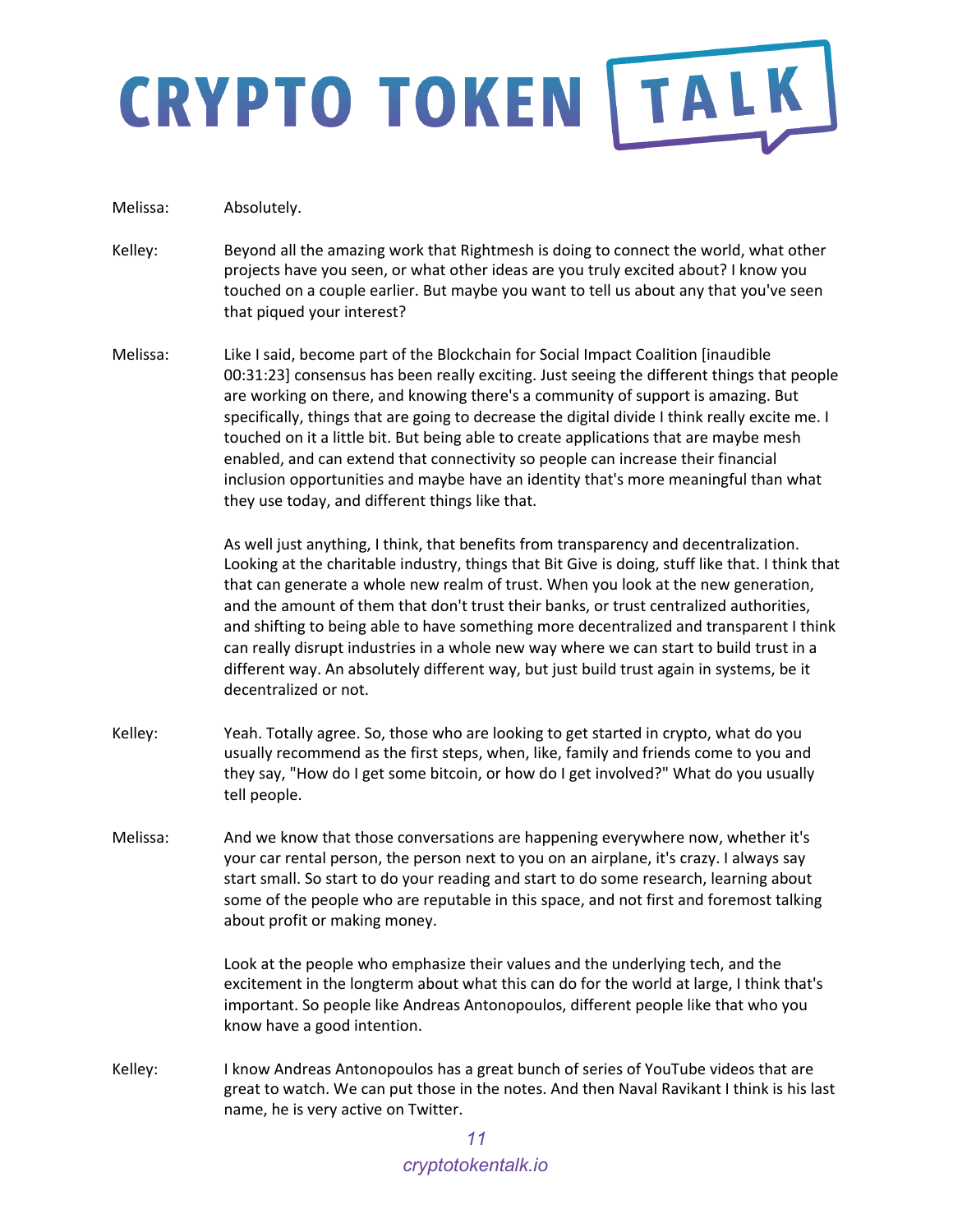Melissa: Yeah, his blog's really good as well. The Unchained Podcast, of course, is a really good on to listen to as well.

Kelley: Love it.

Melissa: She goes in ... It's fascinating to listen to the old ones. It almost makes you laugh a little bit when there's price comparisons. Not just on hers, but even on Andreas' old YouTube videos, different things like that. And you hear price come up and you're like, oh, this is really ... The main core values don't seem to change, like I kind of just touched on. It can be a YouTube video from 2014, and he still talks about kind of breaking down that centralization, and talking about what is really money, and what does that mean to us?

> And yet then he starts talking about bitcoin at whatever price it is and you're like, hold on, when was this recorded?

- Kelley: Totally. It dates it, but it's not been that long ago. It just changes that fast.
- Melissa: But it's amazing that those common core values still stay the same.
- Kelley: I totally agree. Are there any more resources that you recommend that you get your news from? Those are some great suggestions-
- Melissa: I'm reading a few good books right now. I'm reading "Cryptoassets" by Chris Burniski, that's a good one. It's all about the innovative investor, and kind of changing the way you're thinking. But it does go through some basic principles as well. So it's helpful. Yeah.
- Kelley: That's great.
- Melissa: Good old fashioned books are always good.
- Kelley: Well, thank you so much, Melissa. It's been really great having this conversation. Can you let people know where they can get in touch with you, or learn more about what you're up to?
- Melissa: Yeah, @melissaaquinn on Twitter. And if you join the Rightmesh telegram channel I'm always on there as well. Especially leading up to our token generation event that goes live next week. It's getting pretty crazy.

Kelley: Wow.

Melissa: It's hard not to be on Telegram.